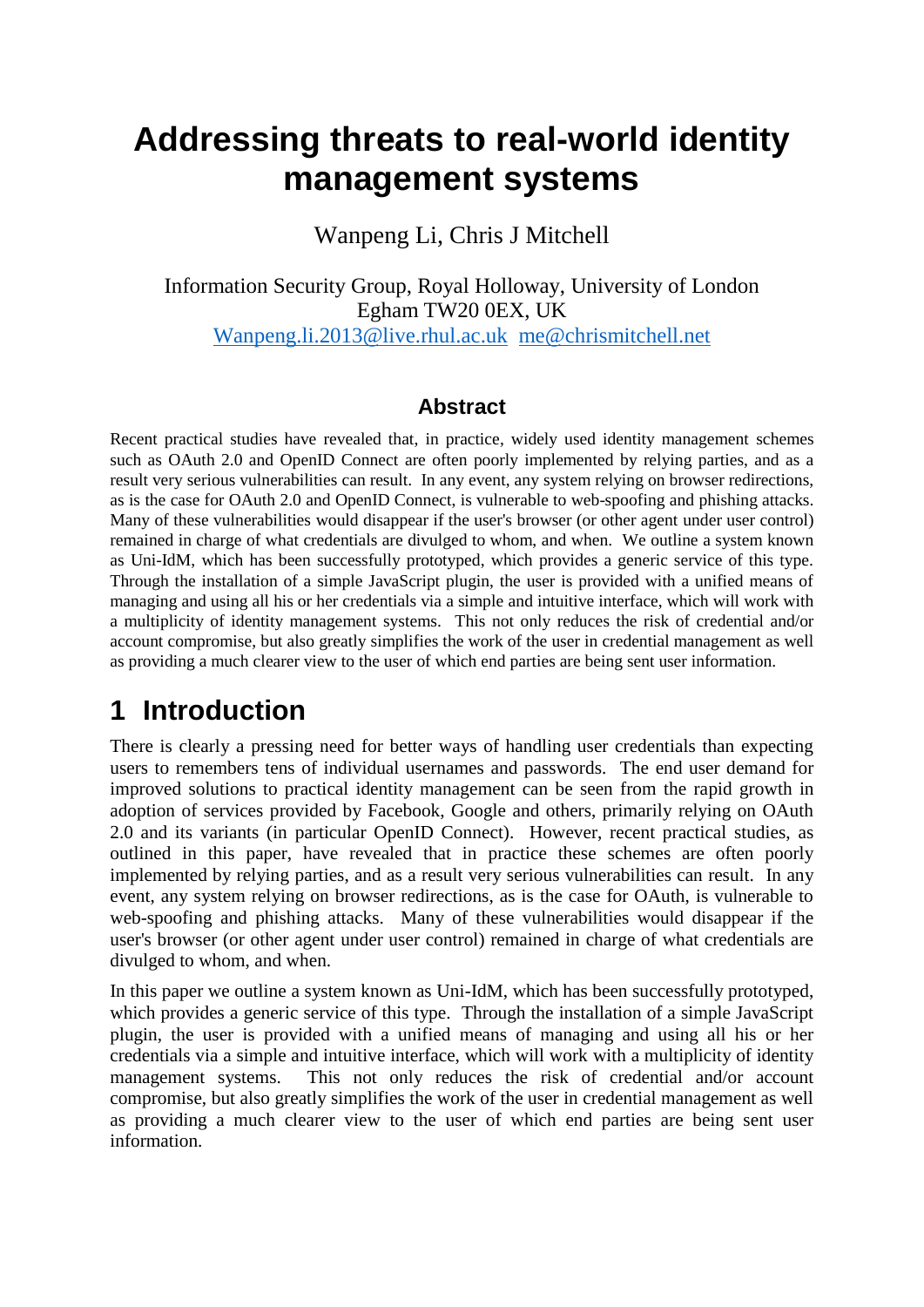The remainder of the paper is organised as follows. In section [2,](#page-1-0) we first briefly describe how OAuth 2.0 works, and then go on to outline issues which have arisen in real-world implementations, and that have given rise to serious security weaknesses. We also consider equally serious problems arising in real-world OpenID Connect implementations. In section [3](#page-5-0) we outline the rationale for, and operation of, Uni-IdM, and explain why it can help to address some of the problems we have observed in practice. We conclude in section [4](#page-7-0) with a discussion of ways forward for practical identity management.

## <span id="page-1-0"></span>**2 OAuth-based Identity Management**

OAuth 2.0 had rapidly gained huge traction as a means of simplifying the user authentication process. It has been adopted by Facebook and many others as a means of providing identity management services, and these services have been very widely adopted. OpenID Connect, which builds additional functionality on top of OAuth 2.0, has also seen widespread adoption for the same purposes, not least involving Google as identity provider. We next describe briefly how these systems work, and at the same time consider some of the serious security threats arising from their use.

## **2.1 OAuth 2.0 – a Brief Introduction**

Since OAuth 2.0 was published in 2012 [Hard12], it has been used by many websites worldwide to provide single sign-on (SSO) services. By using OAuth 2.0, websites can ease password management for their users, as well as saving them the inconvenience of re-typing attributes that are instead stored by identity providers and provided to relying parties as required.

OAuth 2.0 involves four roles. The *resource owner* is a host acting on behalf of an end user, which can grant access to protected resources. The *resource server* is a server which stores the protected resources and consumes access tokens provided by an *authorisation server*. The *client* is an application running on a server, which makes requests on behalf of the resource owner (the client is the Relying Party (RP) when OAuth 2.0 is used for identity management purposes). The authorisation server generates *access tokens* for the client, after authenticating the resource owner and obtaining its authorisation (the resource server and authorisation server together constitute the Identity Provider (IdP) when OAuth 2.0 is used for identity management).

Fig. 1 provides an overview of the operation of OAuth 2.0. The client initiates the process by sending (1) an authorisation request to the resource owner. In response, the resource owner generates an authorisation grant, and sends it (2) to the client. After receiving the authorisation grant, the client initiates an access token request by authenticating itself to the authorisation server and presenting the authorisation grant (3). The authorisation server issues (4) an access token to the client after successfully authenticating the client and validating the authorisation grant. The client makes a protected source request by presenting the access token to the resource server (5). Finally, the resource server sends (6) the protected resources to the client after validating the access token.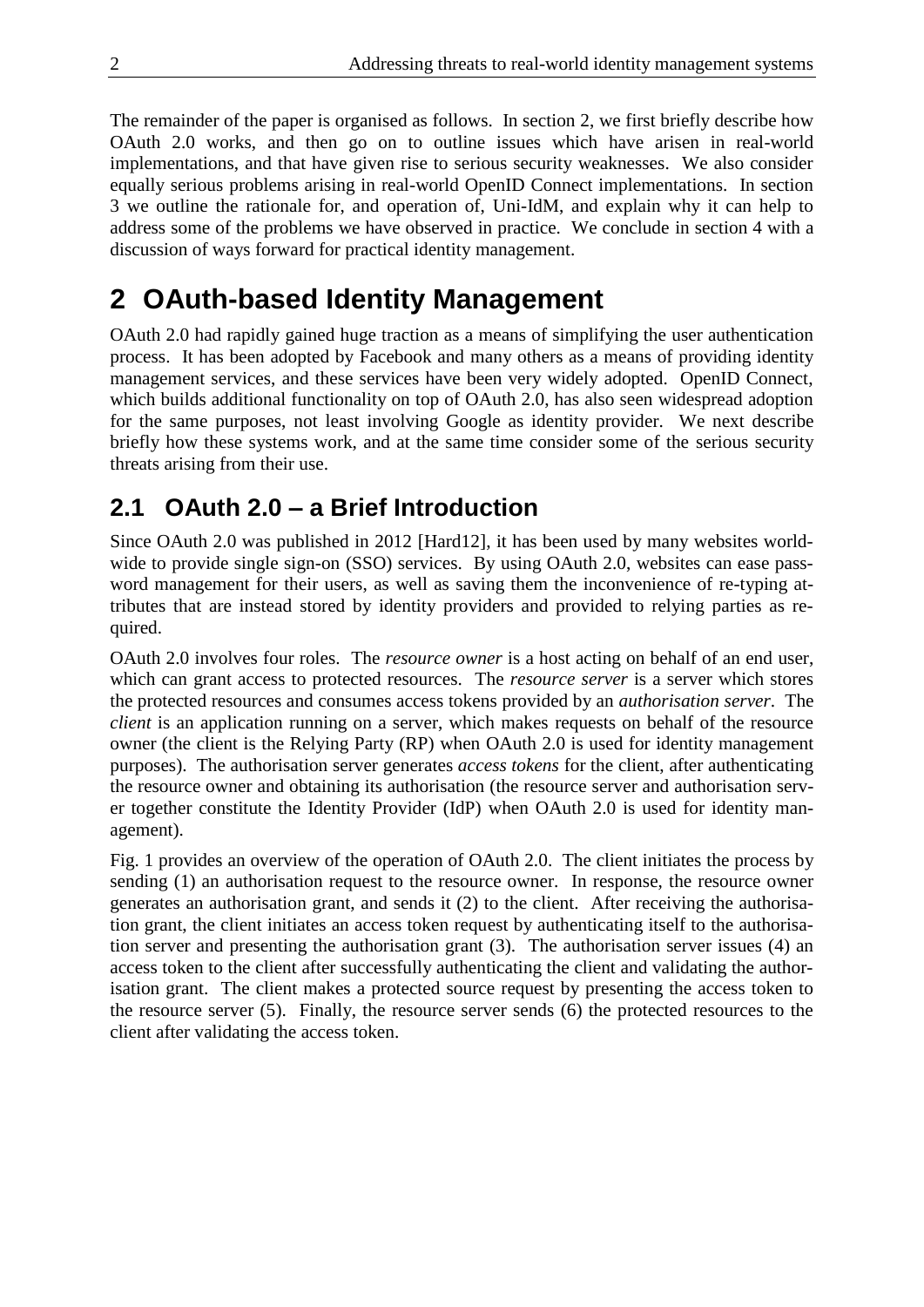

**Fig. 1**: OAuth 2.0 Protocol Flow

OAuth 2.0 was designed to provide a way of allowing controlled access by an application to resources protected by a resource server on behalf of the resource owner. The application is given the necessary rights in the form of an access token issued by the authorisation server, and this token is consumed by the resource server. The underlying goal is to allow the application to gain access to resources independently of the resource owner, after the resource owner has initially given consent, without being given the resource owner's credentials. That is, OAuth 2.0 is not a conventional identity management system, but is nevertheless used as one, as we describe below.

In order to use OAuth 2.0 for identity management, and in particular for SSO, the resource server and authorisation server together play the role of the IdP, the client plays the role of the RP, and the resource owner corresponds to the user. OAuth 2.0-based SSO systems build on web browser (or, more generally, user agent) redirections, where a user wishes to access services protected by the RP which consumes the access token generated by the IdP. The IdP provides ways to authenticate the user, asks the user to allow the RP to access the user's attributes, and generates an access token. The RP uses the access token to access the user's attributes using an API provided by the IdP.

OAuth 2.0 does not support identity federation as defined in identity management systems such as Shibboleth or SAML, although federation is necessary if SSO services are to be provided. In practice, a commonly used means of achieving identity federation involves the RP locally binding the user's RP-managed account with the user's IdP-managed account, using the unique identifier for the user generated by the IdP. After binding, a user is able to log in to the RP-managed account using his or her IdP-managed account.

Such a federation scheme typically operates as follows. After receiving the access token, the RP retrieves the user's IdP-managed account identifier and binds the user's RP-managed account identifier to the IdP-managed account identifier. When the user next tries to use his or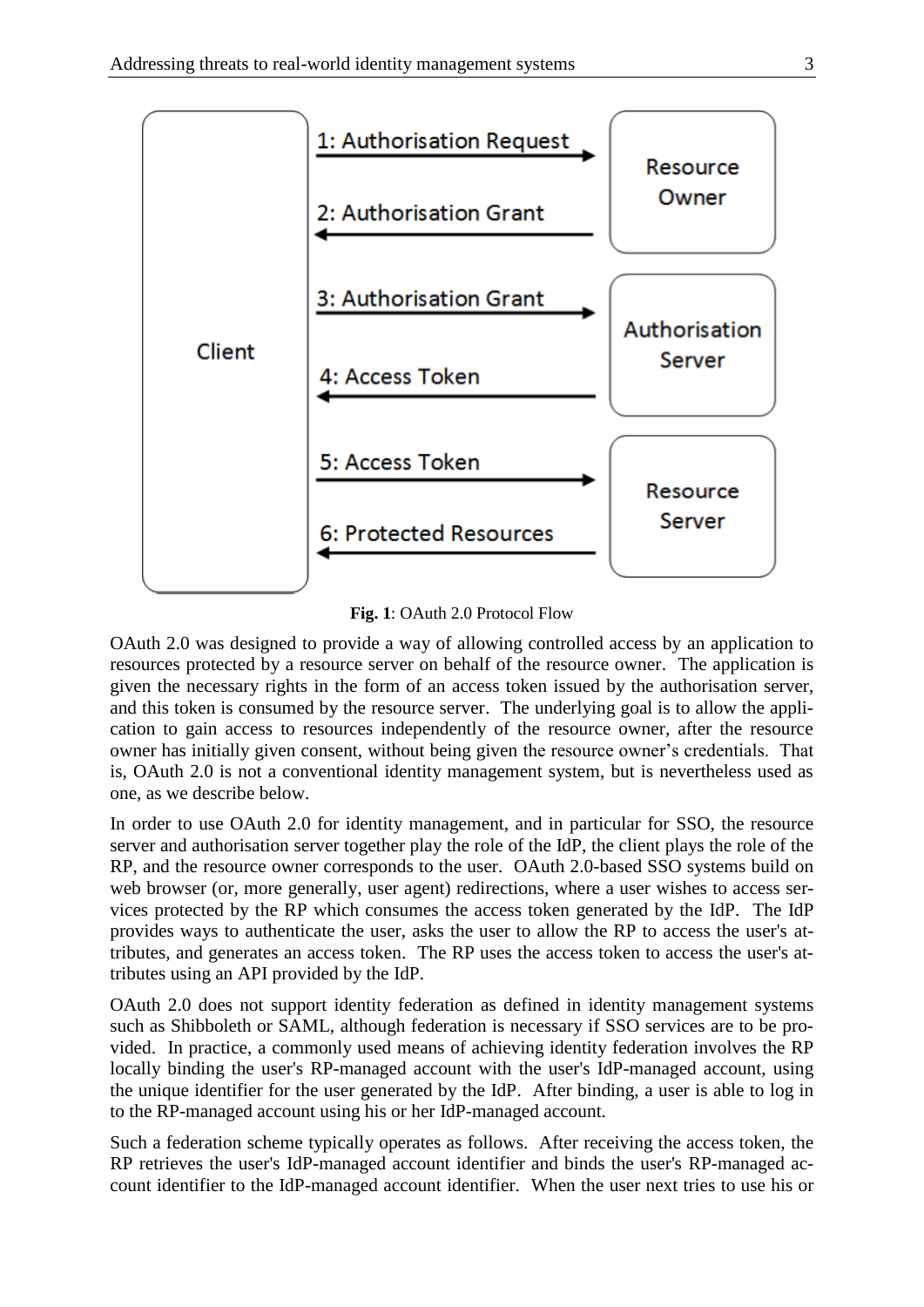her IdP-managed account to log in to the RP, the RP looks in its account database for a mapping between the supplied IdP-managed identifier and an RP-issued identifier. If such a mapping exists, then the RP simply logs the user in to the corresponding RP-managed user account.

In real-world OAuth 2.0 SSO systems supporting federation, RPs typically use one of two ways to perform the binding. Firstly, suppose a user chooses to log using SSO. After finishing the authorisation process with the IdP, the user is asked either to bind the IdP-managed account to his or her RP-managed account or to log in to the RP directly. The user will need to provide his or her RP-managed account information (e.g. account name and password) to complete the binding. Alternatively, after a user has already logged into an RP, he or she can initiate a binding operation. After being authenticated by the IdP and granting permission to the RP, the user can bind his or her RP-managed account to the IdP-managed account. After binding, many RPs allow users to log in to their websites using an IdP-managed account.

### **2.2 Practical Issues with OAuth 2.0**

A number of authors have analysed the operation of OAuth, and have identified issues in real world implementations. To understand the real-world security of OAuth 2.0, Wang, Chen and Wang [WaCW12] examined a number of deployed SSO systems, focussing on a logic flaw present in many such systems, including OpenID. In parallel, Sun and Beznosov [SuBe12] also studied deployed systems. Both these studies restricted their attention to systems using English. Indeed, until recently, very little research had been conducted on the security of OAuth 2.0 systems using other languages, some of which, like those in Chinese, have very large numbers of users. Indeed, OAuth 2.0 is very widely used on Chinese websites, and there is a correspondingly rich infrastructure of IdPs providing identity services using OAuth 2.0. For example, some RPs, such as the travel site Ctrip, support as many as eight different IdPs. At least ten major IdPs offer OAuth 2.0-based identity management services. RPs wishing to offer users identity management services from multiple IdPs must support the peculiarities of a range of different IdP implementations of OAuth 2.0. To try to redress this imbalance, Li and Mitchell [LiMi14] reported on an analysis of Chinese-language OAuth 2.0 systems.

This latter study identified a number of serious security issues in these implementations. The security of 60 implementations of OAuth 2.0 for federation-based SSO, as deployed by leading Chinese websites, was studied. Nearly half of these implementations were found to be vulnerable to cross-site request forgery (CSRF) attacks against the federation process, allowing serious compromises of user accounts. These attacks allow a malicious third party to bind its IdP-managed account to a user's IdP-managed account, without knowing the user's account name or password. Logic flaws were also discovered in real-world implementations of federation, which again allow binding of an attacker's IdP-managed account to a user's RPmanaged account. These latter issues arise primarily because of the lack of a standardised federation process.

More generally, CSRF attacks are only possible because the operation of the identity management system is invisible to the user and to the browser. That is, all the actions of the user's browser are controlled by remotely controlled mechanisms such as the use of HTTP redirects and JavaScript code downloaded from the RP. We return to this issue in section [3](#page-5-0) below.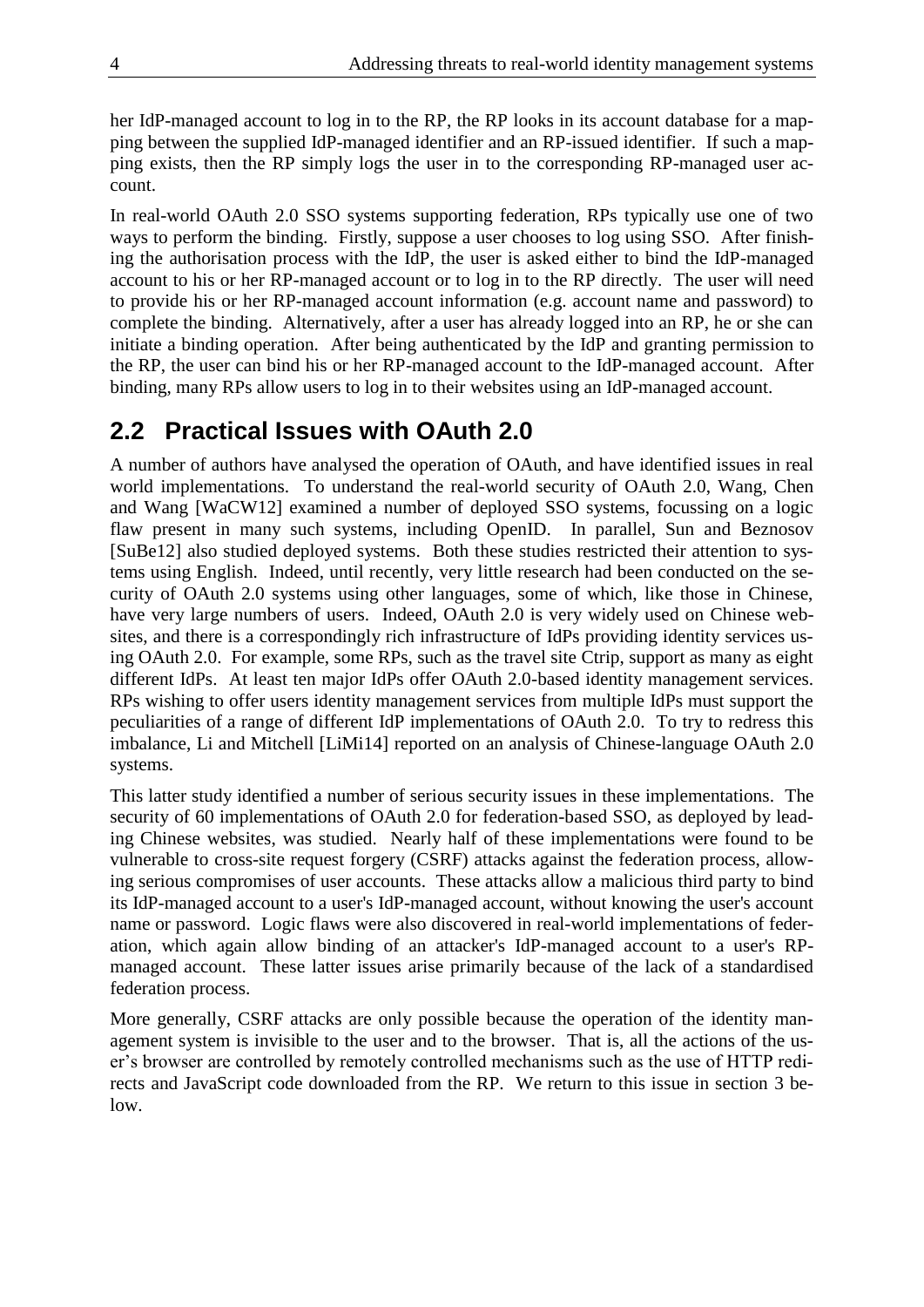### **2.3 OpenID Connect**

OpenID Connect 1.0 [SBJ+14] is built as an identity layer on top of the OAuth 2.0 protocol. The functionality that it adds enables RPs to verify the identity of an end user by relying on an authentication process performed by an OpenID Provider (OP), i.e. it adds identity management functionality to the OAuth 2.0 system. In order to enable an RP to verify the identity of an end user, OpenID Connect adds a new type of token to OAuth 2.0, namely the *id token*. This complements the access token, which is already part of OAuth 2.0. These two types of token are both issued by an OP, and have the following functions.

- An access token contains credentials used to authorise access to protected resources stored at a third party (e.g. the OP). Its value is an opaque string representing an authorisation issued to the RP. It encodes the right for the RP to access data held by a specified third party with a specific scope and duration, granted by the end user and enforced by the RP and the OP.
- An id token contains claims about the authentication of an end user by an OP together with any other claims requested by the RP. Possible claims within such a token include: the identity of the OP that issued it, the user's unique identifier at this OP, the identity of the intended recipient, the time at which it was issued, and its expiry time. It takes the form of a JSON Web Token [JoSB14] and is digitally signed by the OP.

Both access tokens and id tokens can be verified by making a call to the web API of the issuing OP.

OpenID Connect builds on user agent redirections. Suppose that an end user wishes to access services protected by the RP, which consumes tokens generated by the OP. The OP provides ways to authenticate the end user, asks the end user to grant permission for the RP to access the user attributes, and generates two types of token: an access token and an id tokens, where the latter contain claims about a user authentication event. After receiving an access token, the RP can use it to access end user's attributes using the API provided by the OP, and after receiving an id token the RP is informed about the authentication of the user.

Even though OpenID Connect was only finalised at the start of 2014, there are already more than half a billion OpenID Connect-based user accounts provided by Google, PayPal and Microsoft. This large user base has led very large numbers of RPs to integrate their services with OpenID Connect, and the Google service alone is being used routinely to protect many millions of user accounts, as well as sensitive information stored at both RPs and the Google OP server.

## **2.4 Practical Issues with OpenID Connect**

Given the clear and growing practical significance of OpenID Connect, it is clearly important to understand its security in real-world deployments. A very recent study [LiMi15], conducted in early 2015, has sought to address this by conducting a large scale survey. The operation of all one thousand sites from the GTMetrix Top 1000 Sites providing services in English was examined. Of these sites, 103 were found to support the use of the Google's OpenID Connect service. All 103 of these websites were then further examined for potential vulnerabilities. In the study, all the RPs and the Google OP site were treated as black boxes, and the HTTP messages transmitted between the RP and OP via the browser were analysed to identify possible vulnerabilities. For every identified vulnerability, an exploit to evaluate the possible attack surface was implemented and tested.

This study revealed serious vulnerabilities of a number of types, which either allow an attacker to log in to the RP website as the victim user or enable the compromise of potentially sensi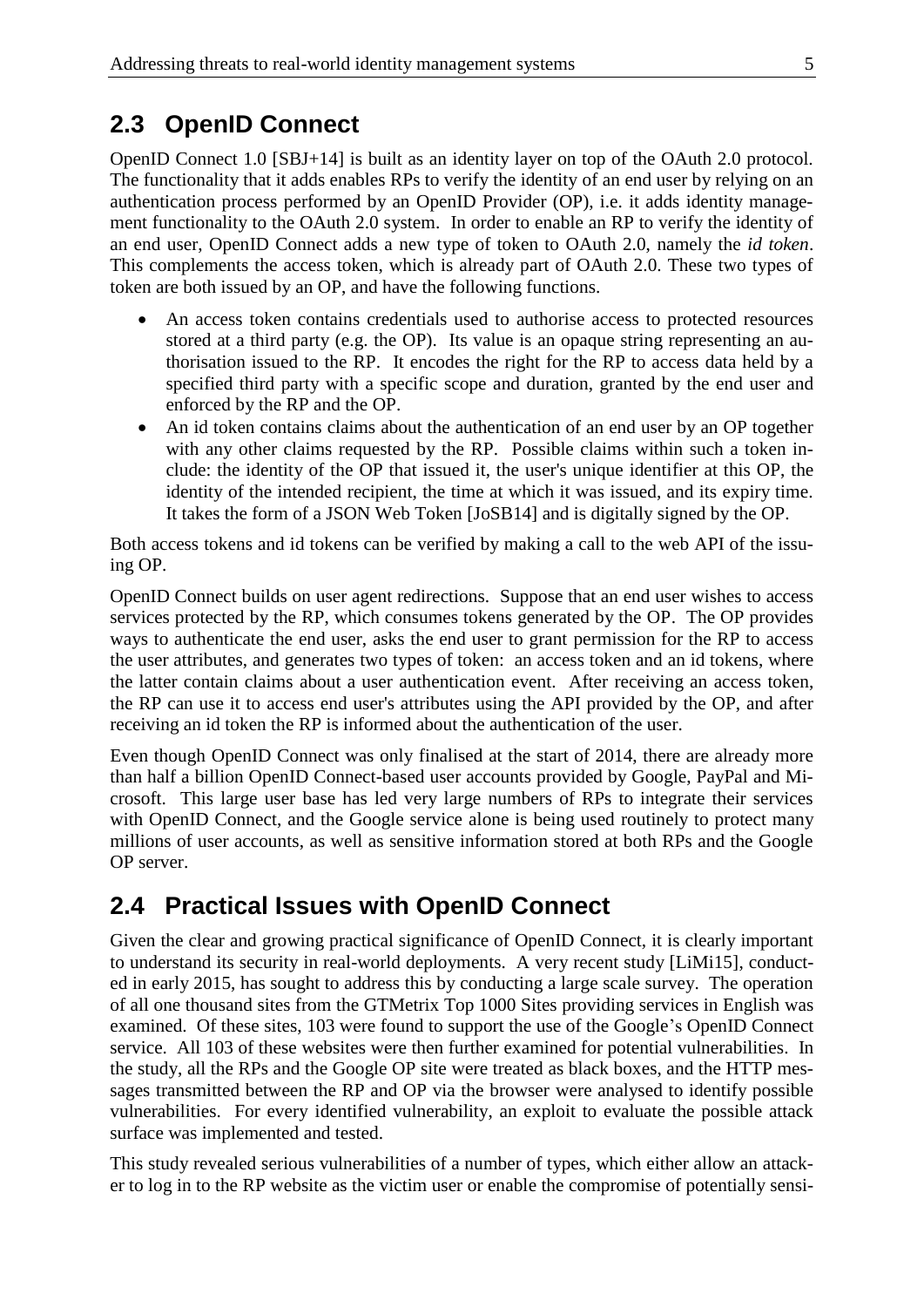tive user information. Google has customised its implementation of OpenID Connect by combining SDKs, web APIs and sample code, and as a result the OpenID Connect specification only acts as a loose guideline to what RPs have actually implemented. Further examination suggests that the identified vulnerabilities are mainly caused by RP developers misunderstanding how to use the Google OpenID Connect service, and by making design decisions which sacrifice security for simplicity of implementation. Many of the attacks that were discovered use cross-site scripting (XSS) and CSRFs, well-established and widely exploited attack techniques.

As was the case for the vulnerabilities identified in OAuth 2.0 implementations, these problems would not have arisen if the system did not rely on a completely 'passive' browser, which simply executes remotely provided JavaScript and performs redirects as requested. Of course, in all cases so far identified, careful implementation of the schemes would also have avoided the problems, but the possibility of further flaws remains, and it seems inherently risky for users to rely on all the many RPs implementing identity management systems as carefully as is necessary.

## <span id="page-5-0"></span>**3 Uni-IdM: a New Approach to ID Management**

### **3.1 Rationale**

Identity management systems are in many cases based on web browser redirections, as is the case for OpenID Connect and OAuth 2.0; as a result such systems are vulnerable to phishing attacks [Jaru03]. A means of mitigating such attacks is therefore needed. One general approach to mitigating such phishing attacks is to incorporate a client-based user agent into the identity management system, e.g. as is the case for the now-defunct CardSpace and Higgins. It is also possible to equip a redirection-based identity management system with a client-based user agent, which can help to reduce the threat of phishing attacks [AlMi12]. Recently a new scheme has been proposed [LiMi15b] which adopts this latter approach by integrating the OpenID Connect identity management system with client functionality both in order to reduce the risk of phishing attacks and to improve the usability of the system.

As noted above, since OpenID Connect is based on web browser redirections, and does not depend on any client-based components, it is therefore vulnerable to phishing attacks; e.g. a malicious relying party could redirect a user to a fake OpenID Connect provider which is under the control of the relying party. This would enable the relying party to collect sensitive user information, such as the account name and password of the user's OpenID Connect account at the impersonated provider. The effects of user credential theft could be very serious, potentially enabling unauthorised access to all the RP user accounts which the user has linked to the OP. Moreover, as we have observed above, many widely used practical implementations of both OAuth 2.0 and OpenID Connect possess vulnerabilities exacerbated by the lack of control on the user platform.

In some identity management systems, e.g. CardSpace and Higgins, a client-based user agent is used. Such an agent has a range of practical advantages including ease of use, greater user control, and resistance to certain classes of phishing attacks. However, it would appear that no systems of this general type have been widely adopted; indeed, Microsoft no longer supports CardSpace. Also these schemes typically require the use of specific protocols between the main parties, preventing their use with other identity management systems. Instead, identity management schemes based on web browser redirections have become widely used, not least because of their ease of deployment. Given the security advantages of client-based functionality, there is a potentially significant benefit to be gained from devising a way of adding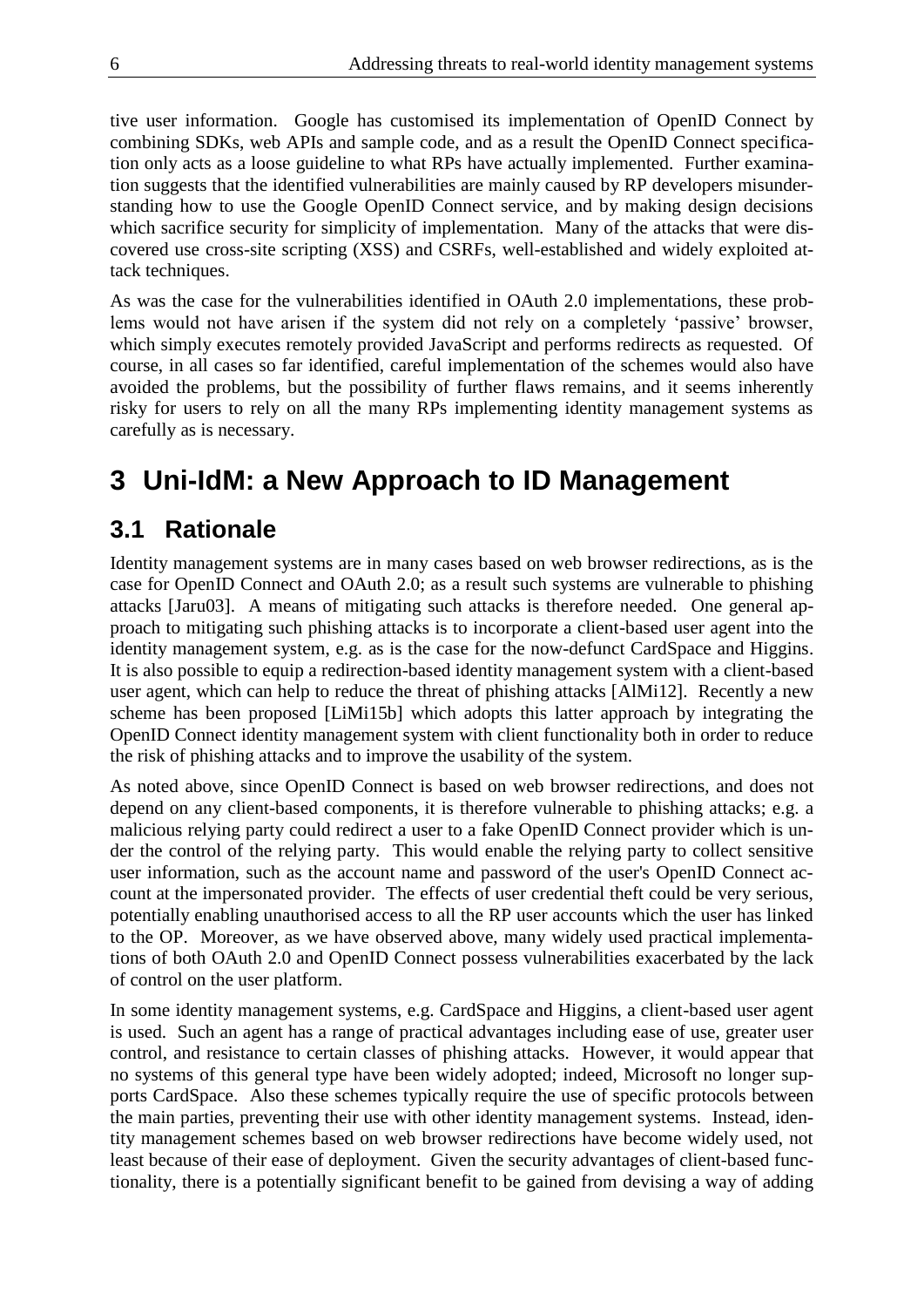client-based functionality to these widely used redirect-based systems, particularly as it offers the possibility of combating phishing fraud and other frauds arising from RP implementation vulnerabilities (e.g. allowing CSRF attacks).

### **3.2 Uni-IdM – How it Works**

Al-Sinani and Mitchell [AlMi12] proposed a client-based identity management tool which they called IDSpace. The idea underlying IDSpace is to provide a client-based environment which can operate with a wide variety of identity management protocols, and can also replace the CardSpace and/or Higgins agents. The primary goal of IDSpace is to provide a single, consistent and user-comprehensible interface to a wide range of identity management systems, and, through the deployment of trusted client functionality, to reduce the threats of phishing and other attacks.

For a variety of reasons the IDSpace architecture requires two separate software components: a browser extension and separate client software which executes independently of the browser. This complicates both installation and operation because of the need for the two components to intercommunicate. The newly proposed Uni-IdM scheme [LiMi15b], implements the same concept as IDSpace but follows a somewhat different architectural approach by implementing all the functionality within a browser extension. As a browser extension written in JavaScript, Uni-IDM is inherently portable, and could be implemented on a range of browsers, host operating systems and platform types with minimal modification. The Uni-IdM scheme has been prototyped for OpenID Connect [LiMi15b], but is designed to operate with a multiplicity of identity management systems.

Uni-IdM stores information about individual relationship between the end user and an IdP in a logical entity known as a *uCard*. A uCard specifies the type of identity management system with which the uCard can be used, and also the types of personal information held by the IdP on behalf of the end user. It does not contain potentially sensitive personal information, such as an account name or password. uCards are stored in the protected Uni-IdM *card store*. The *credential store* stores sensitive data associated with the uCards in the card store, such as personal information, user account names and passwords, and certificates. A variety of measures could be used to protect the card store and credential store, such as authenticated encryption, logical protection and/or physical protection.

The Uni-IdM *content scanner* searches the login page of an RP web-site in order to discover which identity management systems it supports. It sends the results of the search to the Uni-IdM *card selector*, which provides an interface enabling the user to interact with Uni-IDM. It displays the identity (address) of the RP website to the user, and if it is the first time that the user has visited the RP website (possibly indicating phishing) it enables the user to either terminate or continue. It further allows the user to manage his or her uCards, including creating, reviewing, modifying and deleting them, and it indicates which identity management systems are supported by the RP (in the case of the prototype, only OpenID Connect is supported). If the user has previously visited the RP website, it displays all the available uCards to the user; otherwise it requires the user to choose an identity management system and then create a uCard for the user-selected system.

The system automatically manages the submission of user credentials to the OP, and also the transfer of the id token from the OP to the RP. That is, HTTP redirections and the operations of any RP-provided JavaScript are controlled by the Uni-IdM plug-in, inherently protecting against certain classes of attack. These functions enable the user to achieve control over what information is sent to whom, and also prevents a range of attacks of the type discussed above.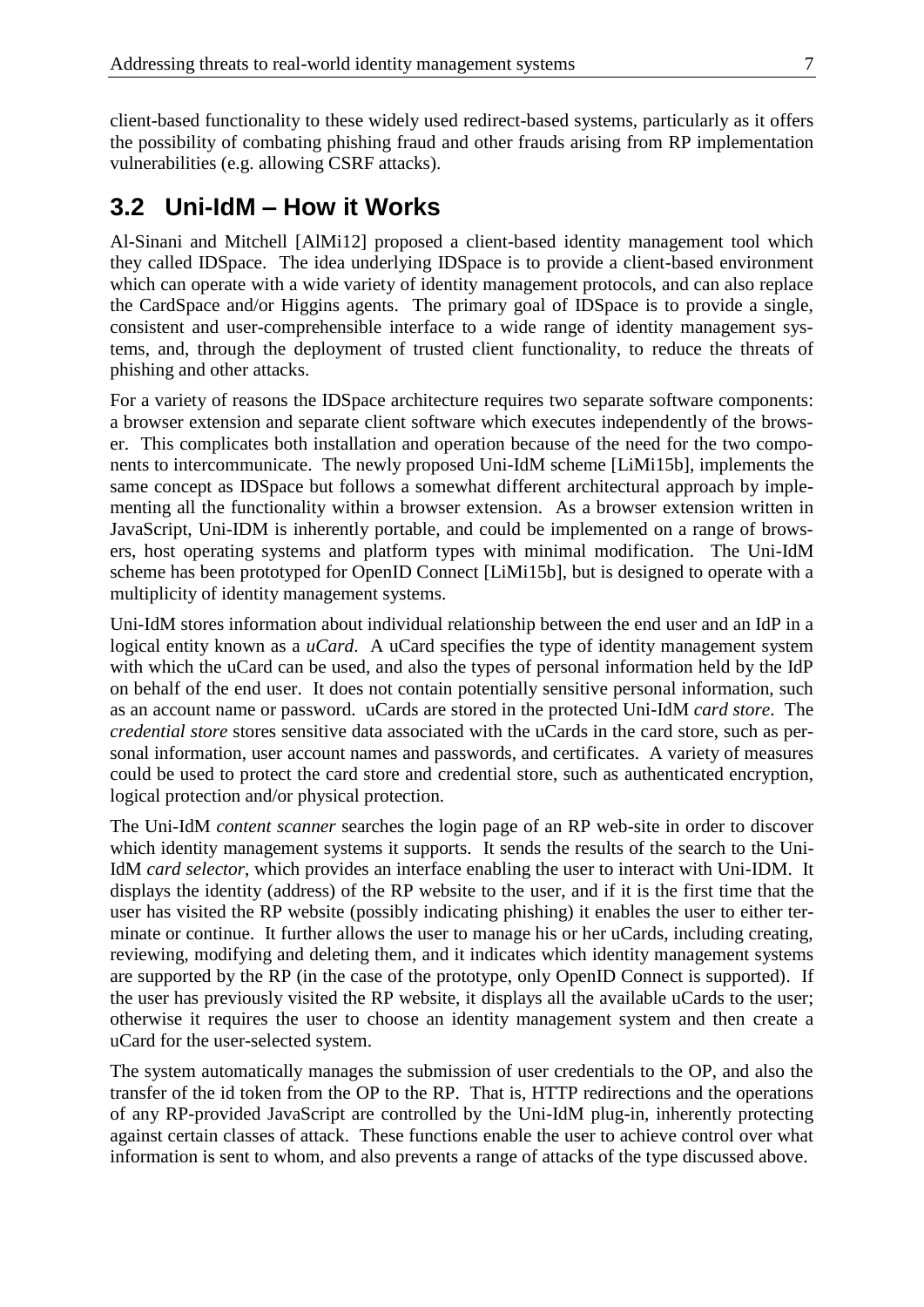## **3.3 Analysis**

As the URL of the OpenID Connect OP is known to the Uni-IDM, once support for OpenID Connect is detected by Uni-IDM, it compares the known URL with the URL of the OP to which the browser is directing the user; only if the two URLs share the same domain will it submit the user's credential to the OP on behalf of the user. If a malicious RP website tries to redirect the user to a 'fake' OP under its control, Uni-IDM will terminate the process and will warn the user of a potential attack. This effectively mitigates the threat of phishing attack.

Many RPs put a specific OpenID Connect logo on their login page to indicate that they support OpenID Connect. In normal use the user must find the logo and click it in order to first initiate log-in to the RP using OpenID Connect; subsequently log-ins will take place automatically and, as a result, the user loses all control over the process. However, each RP designs its own website, and so the precise details of how a user initiates an OpenID Connect login will vary. This has the effect of downgrading the user experience because of the lack of a consistent login procedure, compounded by the subsequent lack of any control over continued use of the chosen OpenID Connect OP. However, Uni-IDM inherently provides a consistent user experience through the use of the card selector interface, and enables continued control over the login process. Whenever a user visits a RP which supports OpenID Connect, Uni-IDM will scan the DOMs of the login page and, assuming OpenID Connect support is identified, Uni-IDM will trigger its card selector; the user does not have to examine the website to find the OpenID Connect button, and always interacts with the card selector for the purposes of identity management. This improves the user experience for RP websites which support identity management systems, and also provides a consistent interface for the user. Moreover, it also gives the user a simple way of understanding exactly which authentication system is being used at all times.

As the Uni-IDM browser extension must scan every browser-rendered web page to find whether the page supports OpenID Connect, this might affect the performance of the web browser. However, tests using a Uni-IDM prototype have shown that this is not a big issue.

Perhaps the most serious possible limitation of Uni-IDM relates to the need for it to automatically detect whether or not RP websites support OpenID Connect. As websites implement support for the system in a range of different ways, e.g. using tags such as 'iframe' or 'img', the indicators used by the content scanner to search for support of OpenID Connect will also need to vary. As a result it is challenging for Uni-IDM to be designed to correctly detect all RPs which support OpenID Connect, requiring extensive testing on a site by site basis. Further details of experiments testing this are given in the paper describing the system [Li-Mi15b].

## <span id="page-7-0"></span>**4 Conclusions**

We have briefly reviewed the operation of the OAuth 2.0 and OpenID Connect systems, both of which are widely used today to support identity management services, notably those provided by Facebook and Google. We also summarised some of the recent findings regarding vulnerabilities in real-world implementations of the many websites which rely on these services. Whilst the problems we have discussed could be mitigated by more careful implementations, serious risks remain. Firstly, phishing attacks are not addressed by OAuth 2.0 and OpenID Connect, even when correctly implemented. Secondly, CRSF and XSS attacks can be performed in many ways, and vulnerabilities to such attacks are difficult to completely eradicate. As a result, some other method of improving the security of the operation of these systems is required, not least because of their very widespread use.